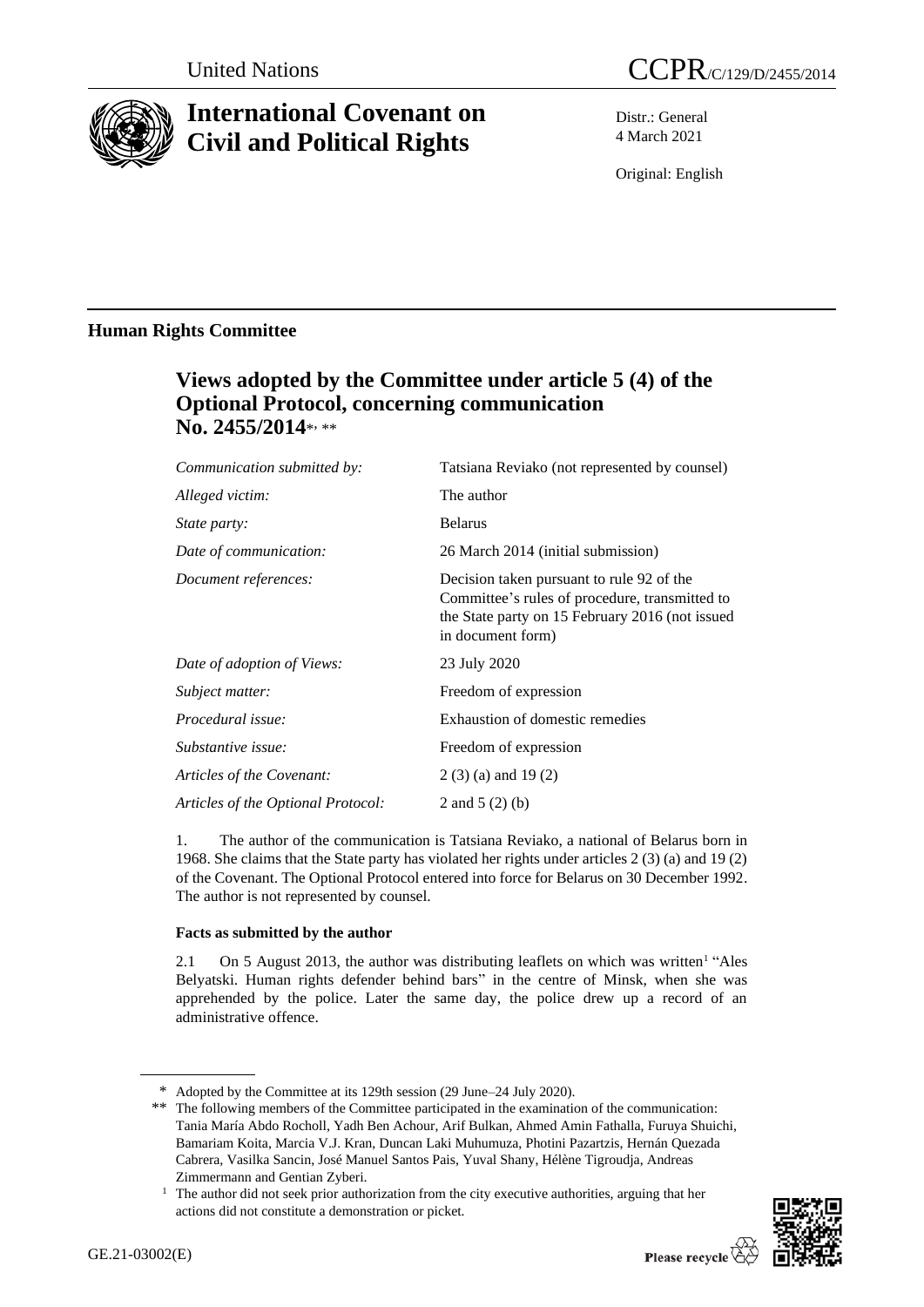2.2 On 6 August 2013, the Court of the Soviet District in Minsk found the author guilty of an administrative offence under article 23.34 (1) (on breaching the order of organizing and holding mass events) of the Code of Administrative Procedure and Enforcement and fined her.<sup>2</sup>

2.3 On 12 August 2013, the author filed an appeal against that decision with the Minsk City Court, arguing that the lower court had failed to apply the Constitution and the Covenant (art. 19) or to justify why it had not done so. The author also argued that the district court had failed to consider whether the Public Events Act corresponded to the Constitution and whether it found the Act to be in line with the Constitution, to justify its decision. The author claimed that she had been exercising her freedom of expression on the basis of the Constitution and the Covenant and not on the basis of the Public Events Act, which the lower court considered to have been violated by her failure to seek prior authorization for the conduct of the picket. In her appeal, the author asked to have the administrative penalty imposed by the lower court revoked and the administrative case against her closed. On 27 August 2014, the Minsk City Court confirmed the decision of the district court.

2.4 On 30 September 2013, the author appealed the district and the city courts' decisions to the Chair of the Minsk City Court, invoking the same arguments. On 18 November 2013, the Chair of the Minsk City Court upheld the previous decisions.

2.5 On 29 November 2013, the author appealed to the Chair of the Supreme Court of Belarus under the supervisory review proceedings. On 11 January 2014, the Supreme Court refused to satisfy the author's request to revoke the administrative penalty and close the administrative case against her. According to the Supreme Court, mass events are regulated by a specialized law, not by the Constitution, and the author was obliged to abide by that law. Given that she failed to follow the procedure for requesting authorization established by the law, the lower courts legitimately found the author guilty of an administrative offence. The Court found ungrounded the author's claim that the Public Events Act was not in line with the Constitution.

#### **Complaint**

3.1 The author claims that the courts violated her rights under article 19 (2) of the Covenant by imposing the sanction and failing to justify the restriction for the purposes of article 19 (3) of the Covenant.

3.2 The author claims that the State party violated her rights under article 2 (3) (a) of the Covenant, since it failed to provide her with an effective remedy, as guaranteed by the Covenant.

#### **State party's observations on admissibility**

4. In a note verbale dated 15 April 2015, the State party submitted its observations, stating that the author had failed to exhaust domestic remedies as required by article 2 of the Optional Protocol. <sup>3</sup> The State party contends that registration of the communication in violation of the requirements of article 2 of the Optional Protocol entails a violation, by the Committee, of article 5 of the Optional Protocol. The State party concludes that the author and the Committee failed to abide by the procedural rules established by the Covenant and its Optional Protocol, and, therefore, the State party will not engage in further correspondence concerning the present communication.

<sup>&</sup>lt;sup>2</sup> She was fined 30 monthly calculation indices, which is equal to 3 million Belarusian roubles (approximately \$350).

<sup>&</sup>lt;sup>3</sup> The State party indicated that the author had not used her right to appeal the decision that had entered into force.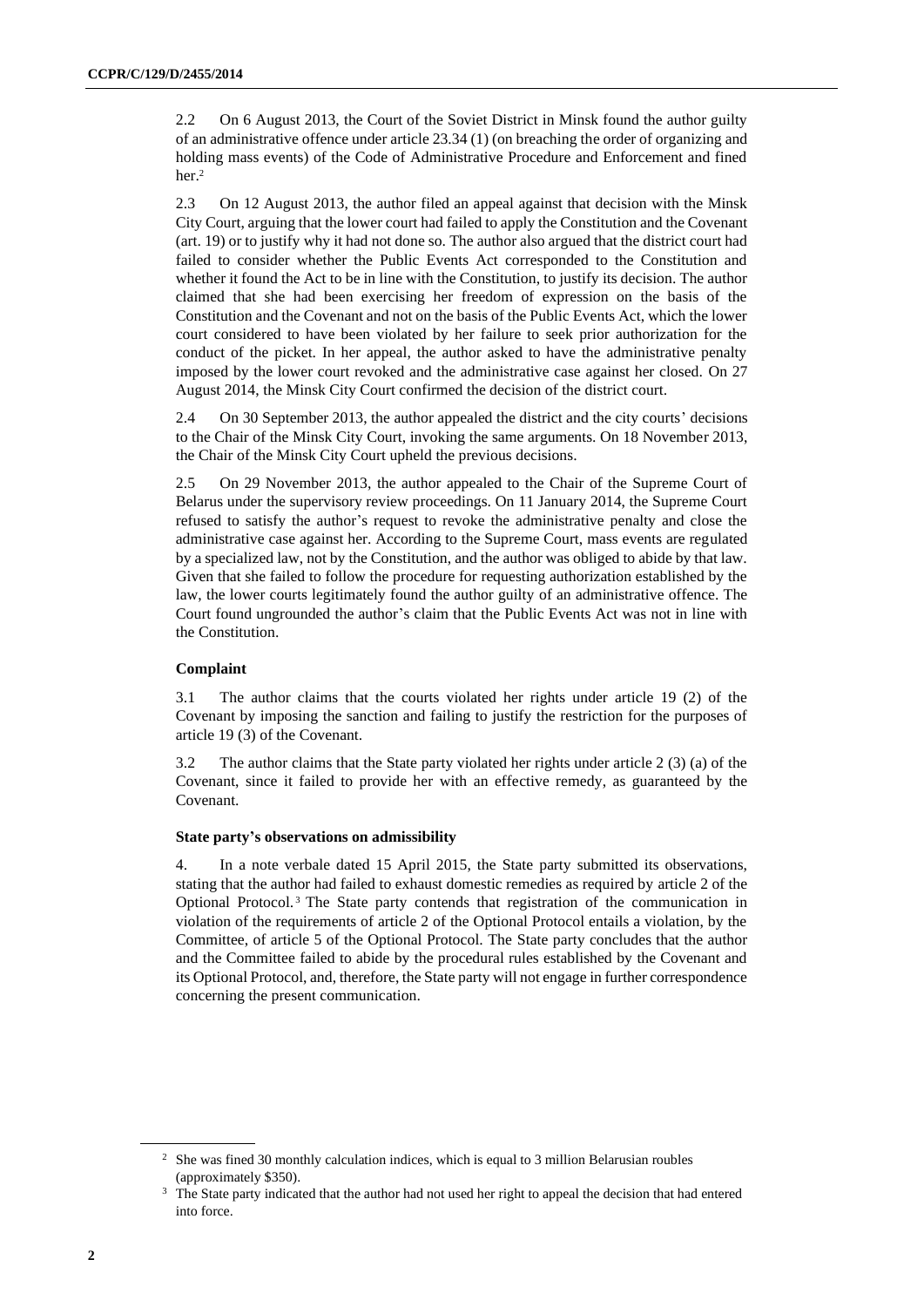#### **Author's comments on the State party's observations on admissibility**

5. On 12 May 2015, the author submitted her comments on the State party's observations. She notes that she has exhausted all domestic remedies, bearing in mind that the supervisory review is not considered by the Committee to be an effective remedy.<sup>4</sup>

#### **Lack of cooperation by the State party**

6.1 The Committee notes the State party's assertion that there are no legal grounds for consideration of the author's communication, insofar as it was registered in violation of the provisions of the Optional Protocol, and that the State party will not engage in further correspondence regarding this communication.

6.2 The Committee observes that, by adhering to the Optional Protocol, a State party to the Covenant recognizes the competence of the Committee to receive and consider communications from individuals claiming to be victims of violations of any of the rights set forth in the Covenant (preamble and art. 1 of the Optional Protocol). Implicit in a State's adherence to the Optional Protocol is an undertaking to cooperate with the Committee in good faith so as to permit and enable it to consider such communications and, after examination thereof, to forward its Views to the State party and the individual (art. 5 (1) and (4)). It is incompatible with those obligations for a State party to take any action that would prevent or frustrate the Committee in its consideration and examination of a communication and in the expression of its Views.<sup>5</sup> It is up to the Committee to determine whether a communication should be registered. The Committee observes that, by failing to accept the competence of the Committee to determine whether a communication should be registered, and by terminating its cooperation with the Committee on a communication, the State party is violating its obligations under article 1 of the Optional Protocol.

#### **Issues and proceedings before the Committee**

#### *Consideration of admissibility*

7.1 Before considering any claim contained in a communication, the Committee must decide, in accordance with rule 97 of its rules of procedure, whether the communication is admissible under the Optional Protocol.

7.2 The Committee has ascertained, as required under article 5 (2) (a) of the Optional Protocol, that the same matter is not being examined under another procedure of international investigation or settlement.

7.3 The Committee takes note of the State party's statement that the author failed to exhaust all domestic remedies. The Committee notes the author's assertion that all available and effective domestic remedies have been exhausted and that supervisory review proceedings are not considered by the Committee as constituting an effective remedy.<sup>6</sup> The Committee notes that the author filed two complaints against the district court's decision of 6 August 2013, on 30 September 2013 to the Chair of the Minsk City Court, and on 29 November 2013 to the Chair of the Supreme Court. The Committee also notes that the State party does not indicate which particular remedies were available to the author and could be effective in her case. Accordingly, the Committee considers that it is not precluded by the requirements of article 5 (2) (b) of the Optional Protocol from examining the present communication.

7.4 The Committee takes note of the author's submission that the State party violated its obligations under article 2 (3) (a) of the Covenant. The Committee recalls its jurisprudence, which indicates that the provisions of article 2 set forth a general obligation for States parties and cannot give rise, when invoked separately, to a claim in a communication under the

<sup>4</sup> The author refers to *Olechkevitch v. Belarus* (CCPR/C/107/D/1785/2008) and *Schumilin v. Belarus*  (CCPR/C/105/D/1784/2008).

<sup>5</sup> General comment No. 33 (2008), paras. 8 and 10; and, inter alia, *Levinov v. Belarus* (CCPR/C/105/D/1867/2009, 1936, 1975, 1977-1981, 2010/2010), para. 8.2; and *Poplavny v. Belarus* (CCPR/C/115/D/2019/2010), para. 6.2.

<sup>6</sup> For example, *Gerashchenko v. Belarus* (CCPR/C/97/D/1537/2006), para. 6.3.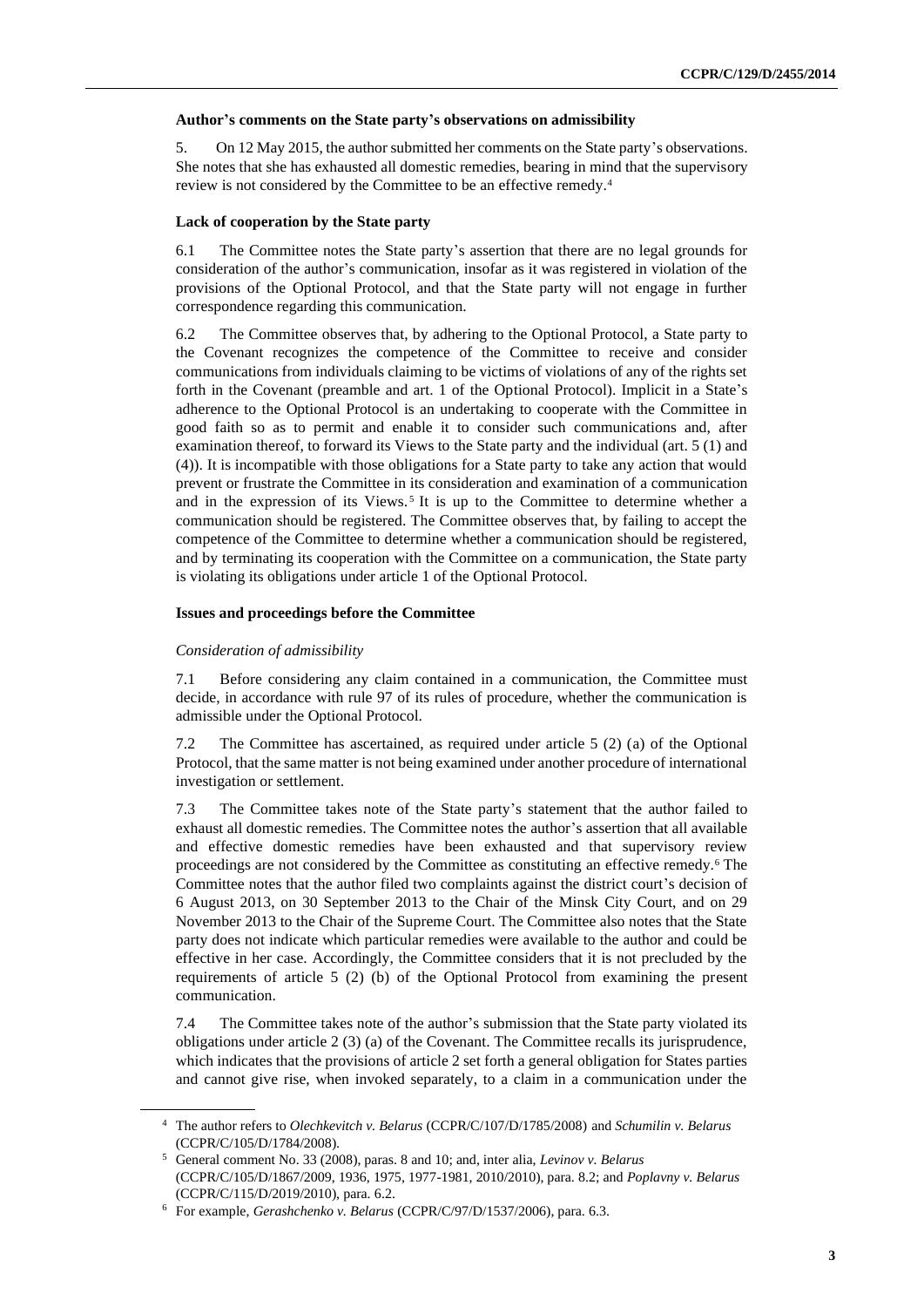Optional Protocol. <sup>7</sup> Accordingly, it concludes that this part of the communication is inadmissible under article 2 of the Optional Protocol.

7.5 The Committee considers that the author's claims under article 19 (2) of the Covenant have been sufficiently substantiated for the purposes of admissibility and proceeds with its examination on the merits.

#### *Consideration of the merits*

8.1 The Committee has considered the communication in the light of all the information made available to it by the parties, in accordance with article 5 (1) of the Optional Protocol. The Committee notes that, in failing to respond to a communication, or responding incompletely, a State that is the object of a communication puts itself at a disadvantage, because the Committee is then compelled to consider the communication in the absence of full information relating to the communication.<sup>8</sup> In the absence of any explanations from the State party in respect of the merits, due weight must be given to the author's allegations, to the extent that they have been sufficiently substantiated.

8.2 The Committee notes the author's allegations that the authorities violated article 19 (2) of the Covenant by restricting her rights thereunder, without justification. From the material before the Committee, it transpires that the author was apprehended and subsequently convicted and fined for distributing leaflets on the street. In the Committee's opinion, the above-mentioned actions of the authorities interfere with the author's right to impart information and ideas of all kinds, as protected under article 19 (2) of the Covenant.

8.3 The Committee refers to its general comment No. 34 (2011), according to which freedom of opinion and freedom of expression are indispensable conditions for the full development of the person. They are essential for any society and constitute the foundation stone for every free and democratic society (para. 2). The Committee recalls that article 19 (3) of the Covenant allows certain restrictions only as provided by law and necessary: (a) for the respect of the rights and reputation of others; and (b) for the protection of national security or of public order (*ordre public*), or of public health or morals. Any restriction on the exercise of such freedoms must conform to the strict tests of necessity and proportionality. Restrictions must be applied only for those purposes for which they were prescribed and must be directly related to the specific need on which they are predicated.<sup>9</sup>

8.4 The Committee recalls that it is up to the State party to demonstrate that the restrictions on the rights under article 19 are necessary and proportionate.<sup>10</sup> The Committee observes that the apprehension and administrative prosecution of the author for distribution of leaflets as a violation of the order of organizing a mass event do not appear to meet the standards of necessity and proportionality under article 19 of the Covenant. The Committee notes that neither the State party nor the domestic courts provided any explanation for the restrictions in question. The Committee considers that, in the circumstances of the present case, the fine imposed on the author, although based on domestic law, cannot be seen as justified for the purposes of article 19 (3) of the Covenant.<sup>11</sup>

8.5 The Committee notes that neither the State party nor the domestic courts have provided any explanation to justify the restrictions on the author's freedom of expression. The Committee notes that it has dealt with similar cases in respect of the same laws and practices of the State party in a number of earlier communications. In line with these

<sup>7</sup> For example, *Castañeda v. Mexico* (CCPR/C/108/D/2202/2012), para. 6.8; *A.P. v. Ukraine* (CCPR/C/105/D/1834/2008), para. 8.5; and *Peirano Basso v. Uruguay* (CCPR/C/100/D/1887/2009), para. 9.4.

General comment No. 33 (2008), para. 10.

<sup>9</sup> General comment No. 34 (2011), para. 22.

<sup>10</sup> For example, *Pivonos v. Belarus* (CCPR/C/106/D/1830/2008), para. 9.3; *Olechkevitch v. Belarus*, para. 8.5; and *Androsenko v. Belarus* (CCPR/C/116/D/2092/2011), para.7.3.

<sup>11</sup> For example, *Levinov v. Belarus* (CCPR/C/117/D/2082/2011), para. 8.3; *Levinov v. Belarus* (CCPR/C/105/D/1867/2009, 1936, 1975, 1977-1981, 2010/2010), para. 10.3; and *Misnikov v. Belarus*  (CCPR/C/117/D/2093/2011), para. 9.3.